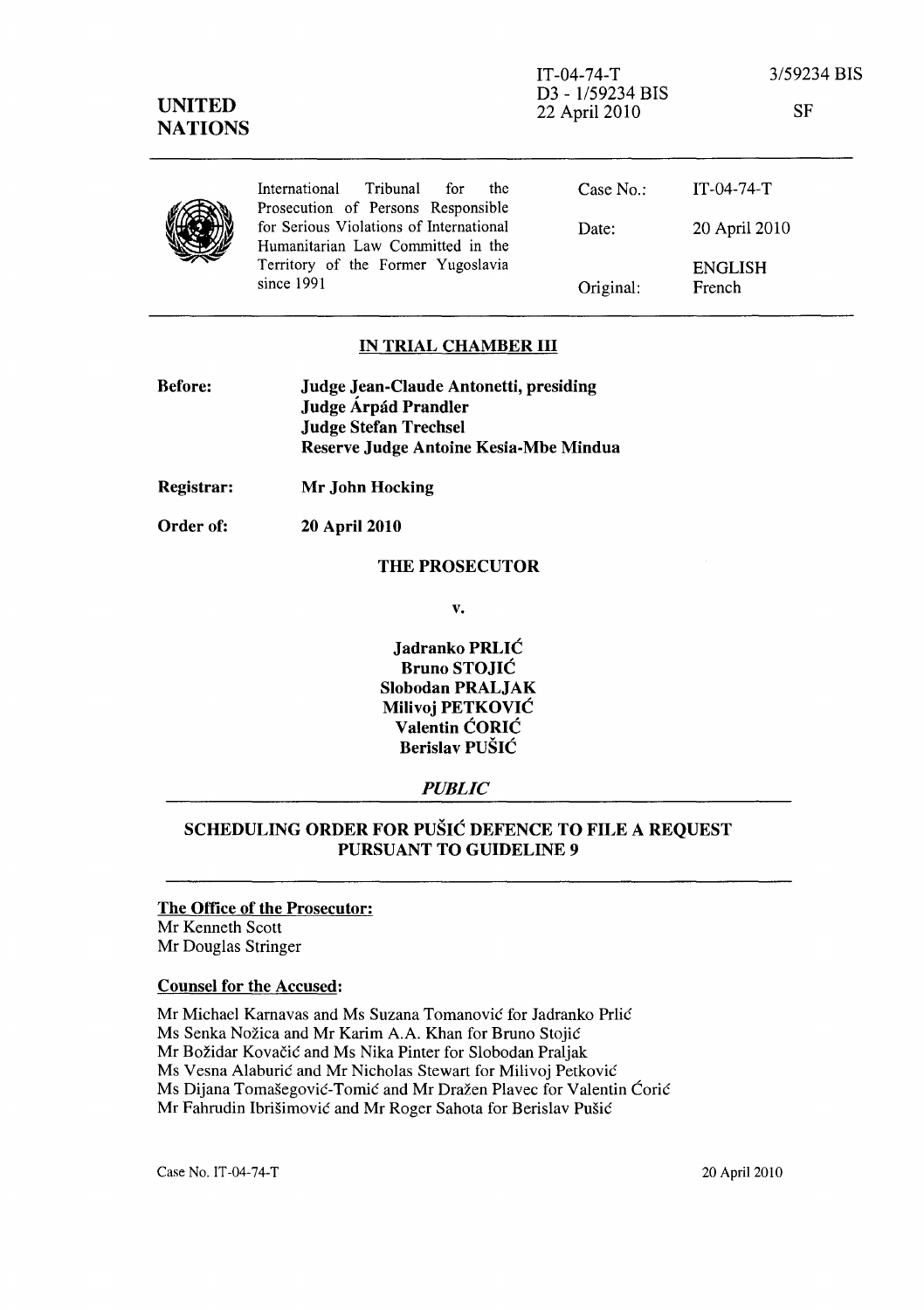**TRIAL CHAMBER III** ("Chamber") of the International Tribunal for the Prosecution of Persons Responsible for Serious Violations of International Humanitarian Law Committed in the Territory of the Former Yugoslavia since 1991 ("Tribunal"),

## *PROPRIO MOTU,*

**NOTING** "Berislav Pusic's Notice Regarding Presentation of Evidence in the Defence Case", filed publicly by Counsel for the Accused Berislav Pusic ("Pusic Defence) on 7 April 2010 ("Notice"),

**CONSIDERING** that in the Notice, the Pusic Defence requests leave of the Chamber to file a written motion for the admission of documentary evidence pursuant to Guideline 9 of the "Decision Adopting Guidelines for the Presentation of Defence Evidence", rendered publicly by the Chamber on 24 April 2008 ("Guideline 9") at a date not before 15 May  $2010<sup>1</sup>$ 

**CONSIDERING** that Counsel for the Accused Valentin Coric completed the presentation of their case on 1 April 2010, $2$ 

**CONSIDERING** that in the Notice, the Pusic Defence made known its intention not to call any *viva voce* witnesses, or to request admission of written statements pursuant to Rules 92 *his,* 92 *ter* and 92 *quater* of the Rules of Procedure and Evidence  $("Rules"),$ 

**CONSIDERING** that, under these circumstances, the Chamber considers that the time-limit proposed by the Pusic Defence is reasonable and decides to allow it to file its request pursuant to Guideline 9 no later than 15 May 2010,

<sup>&</sup>lt;sup>1</sup> Notice, para. 3.

 $2$  Hearing of 1 April 2010, French transcripts, p. 51752.

<sup>&</sup>lt;sup>3</sup> Notice, para. 2.

Case No. IT-04-74-T 2 20 April 2010